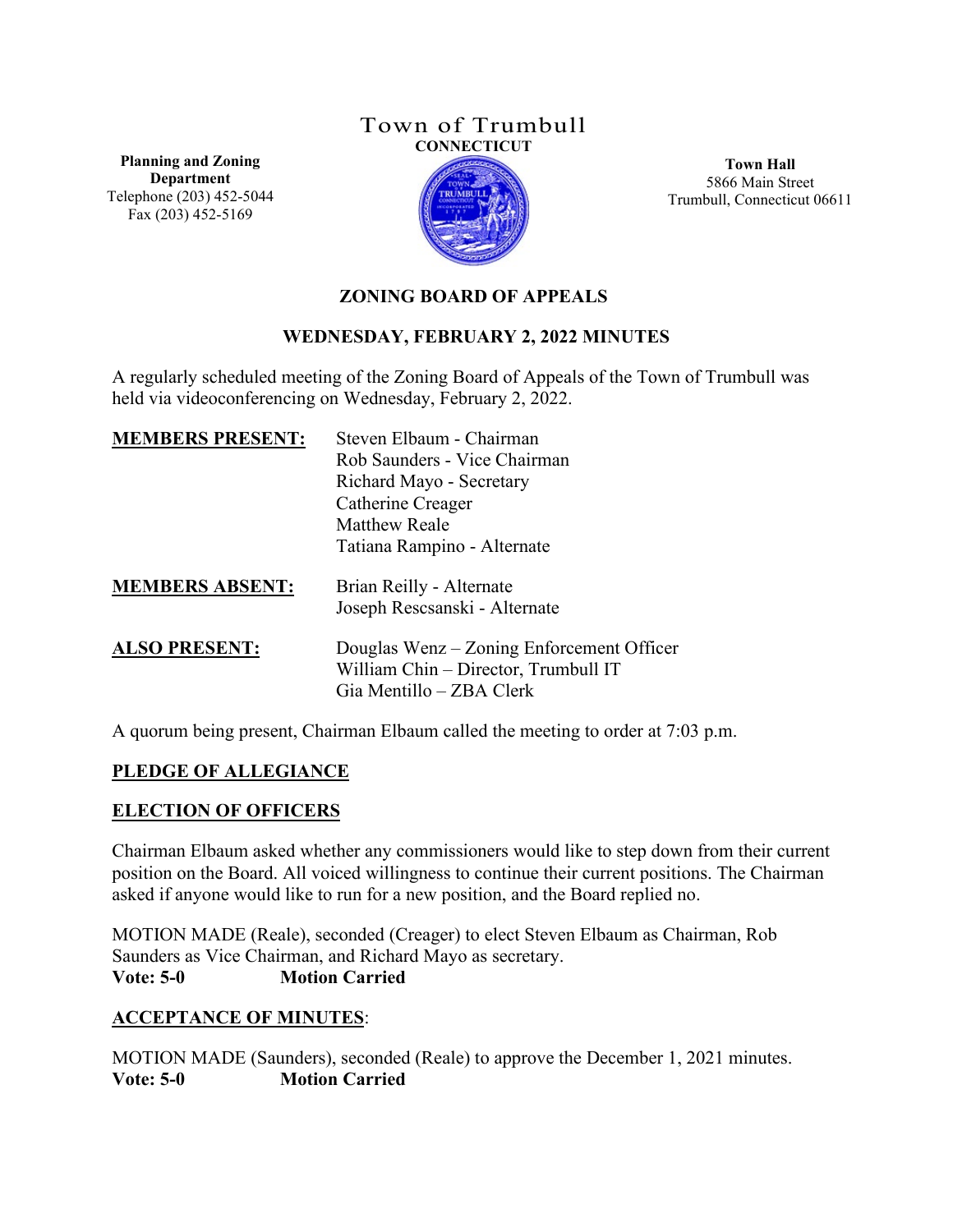#### **PUBLIC HEARING and WORK SESSION:**

Chairman Elbaum noted Atty. Cordone's absence and explained the basic rules of the meeting, noting that the meeting was conducted pursuant to Connecticut Public Act 21-2. He remarked that the agenda and all associated materials were posted on the Town of Trumbull website 24 hours in advance of the meeting.

#### **Application # 22-01 – 147 Shelton Road Nicole and David Polly**

Variance of Art. Ⅰ, Sec. 4.3.1 and Art. Ⅲ, Sec 1 to construct an 1158 sq. ft. apartment addition at the W/S rear lot line, 27.2' at its closest point.

Nicole and David Polly introduced themselves as the owners of 147 Shelton Road. Nicole Polly stated that they are looking to construct a carriage house with an attached breezeway to the side of their home, noting that the structure will have an in-law apartment for her recently disabled mother who is now in need of at-home care. Mrs. Polly stated that the proposed location of the structure was necessitated by the width of the breezeway and placement of their driveway. She explained that the breezeway needs to allow for passage of an oil truck as the access point to their oil tank is at the rear of the home. She further noted that it would be best to have the carriage house in-line with the existing driveway to allow her mother to pull straight in.

Chairman Elbaum referred to staff notes which indicated that there was room to place the structure elsewhere on the property, within the setback requirements. Mrs. Polly stated that it would not be ideal as it would significantly limit, if not prohibit, access to the oil tank and cause increased difficulty for her mom entering and exiting the garage. She noted that their property is entirely surrounded by town property and, therefore, an encroachment to side setbacks does not impact any neighbors.

Commissioner Rampino asked whether the structure will be attached to the house. Mrs. Polly confirmed this to be true, noting the breezeway would be heated.

Commissioner Reale asked whether the oil tank access point could be relocated at all. Mrs. Polly explained that this was not possible due to the fact that the house has a French drain system in the basement. Commissioner Reale asked if he was accurate in interpreting the hardship to be the placement of the house on the property which inhibits access to the oil tank and necessitates an widened breezeway which results in an encroachment to side setbacks. Mrs. Polly confirmed this to be true.

#### **Public Comment:** None.

**Work Session:** Chairman Elbaum stated that the applicants presented legitimate reasoning for the proposed placement of the structure, noting that he is in support of the application becasuze there are no neighbors who will be impacted.

Commissioner Reale stated he felt there was a viable hardship presented.